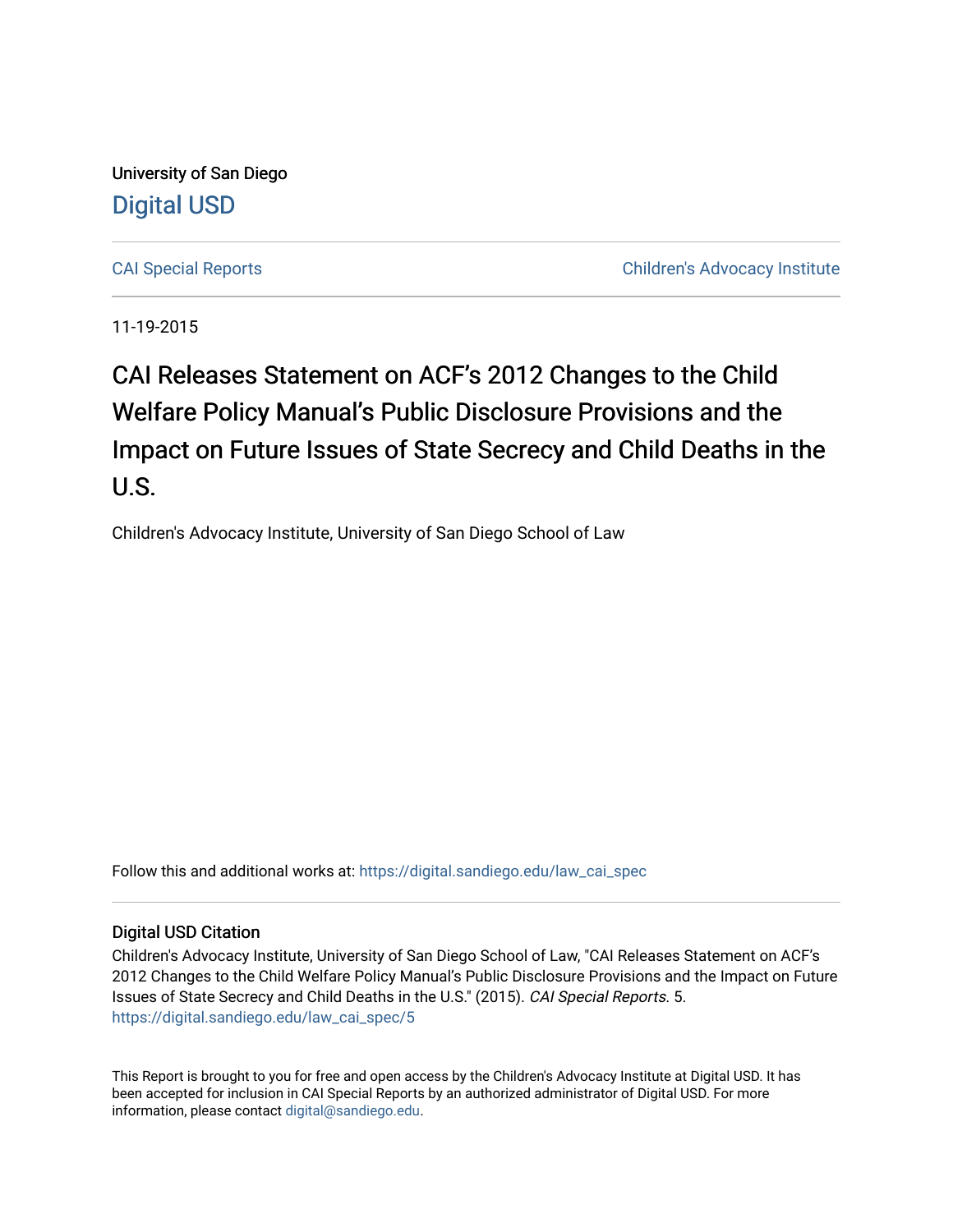**Executive Director Council For Children** Gary F. Redenbacher, Chair Gary Richwald, M.D., M.P.H., Vice-Chair Robert L. Black, M.D. Denise Moreno Ducheny Anne Fragasso John M. Goldenring, M.D., M.P.H., J.D. Hon. Leon S. Kaplan (Ret.) James B. McKenna David Meyers Thomas A. Papageorge Gloria Perez Samson Alan Shumacher, M.D.

**Emeritus Members** Birt Harvey, M.D. Louise Horvitz, M.S.W., Psy.D. Paul A. Peterson Blair L. Sadler Owen Smith

**Executive Director Robert C. Fellmeth** *Price Professor of Public Interest Law, USD School of Law*





University of San Diego School of Law 5998 Alcalá Park / San Diego, CA 92110 (619) 260-4806 / (619) 260-4753 (Fax)

1107 Ninth Street, Suite 880 Sacramento, CA 95814 / (916) 844-5646 1023 15<sup>th</sup> Street NW, Suite 401

Washington, DC 20005 / (917) 371-5191

Reply to: □ San Diego □ Sacramento □ Washington info@caichildlaw.org / www.caichildlaw.org

## Statement on ACF's 2012 Changes to the *Child Welfare Policy* Manual's Public Disclosure Provisions and the Impact on Future Issues of State Secrecy and Child Deaths in the U.S.

For the past several years, the Children's Advocacy Institute (CAI) and First Star have engaged in national and state-based advocacy and public education regarding, among other things, the mandate contained in the federal Child Abuse Prevention and Treatment Act (CAPTA) requiring states to have laws or programs that allow for "public disclosure of the findings or information about the case of child abuse or neglect which has resulted in a child fatality or near fatality." As organizations dedicated to making thoughtful and meaningful reform that helps to save and improve the lives of our most vulnerable citizens, we became dedicated to ensuring that reform in this most extreme subset of cases can be driven by reliable and comprehensive data. CAI and First Star regularly survey the laws of all fifty states and the District of Columbia to determine whether each jurisdiction is in compliance with this requirement, and to evaluate the extent to which each state's laws or programs further the purpose and intent of the public disclosure provision. In 2008 and again in 2012, we published our findings in national reports entitled *State Secrecy and Child Deaths: An Evaluation of CAPTA-Mandated Public Disclosure Policies about Child Abuse or Neglect Fatalities or Near Fatalities, with State Rankings* (available at [www.caichildlaw.org\)](http://www.caichildlaw.org/).

CAPTA's public disclosure provision reflects Congress' determination that the value of maintaining confidentiality of child abuse and neglect reports and records is greatly diminished in cases of fatalities and near fatalities, and that in such cases it is of overwhelming importance to examine the performance of the system as a whole and to identify and remedy any mistakes, weaknesses or failings. Indeed, the U.S. Senate has reported that the CAPTA provision mandating public disclosure in these cases "ensures improved accountability of protective services and can drive appropriate and effective systemic reform."[1](#page-1-0) The U.S. House of Representatives likewise stated it

is the intent of the conferees that in the case of a fatality or near-fatality resulting from child abuse or neglect, that the factual information regarding how the case was handled may be disclosed to the public in an effort to provide public accountability for the actions or inaction of public officials.[2](#page-1-1)

Thus, Congress has determined that in order to identify and fix flaws in our child welfare system, the need for public disclosure of what happened in these specific cases must trump the rule of confidentiality that typically applies to child abuse and neglect records and reports. To ensure that this disclosure takes place, Congress amended CAPTA in 1996 to explicitly require that states have policies allowing for the disclosure of this information to the public.

<sup>1</sup> U.S. Senate, *Sen. Rep. No. 378* (2010).  $\overline{a}$ 

<span id="page-1-1"></span><span id="page-1-0"></span><sup>2</sup> U.S. House of Representatives, *H.R. Rep. No. 104-430* (1995).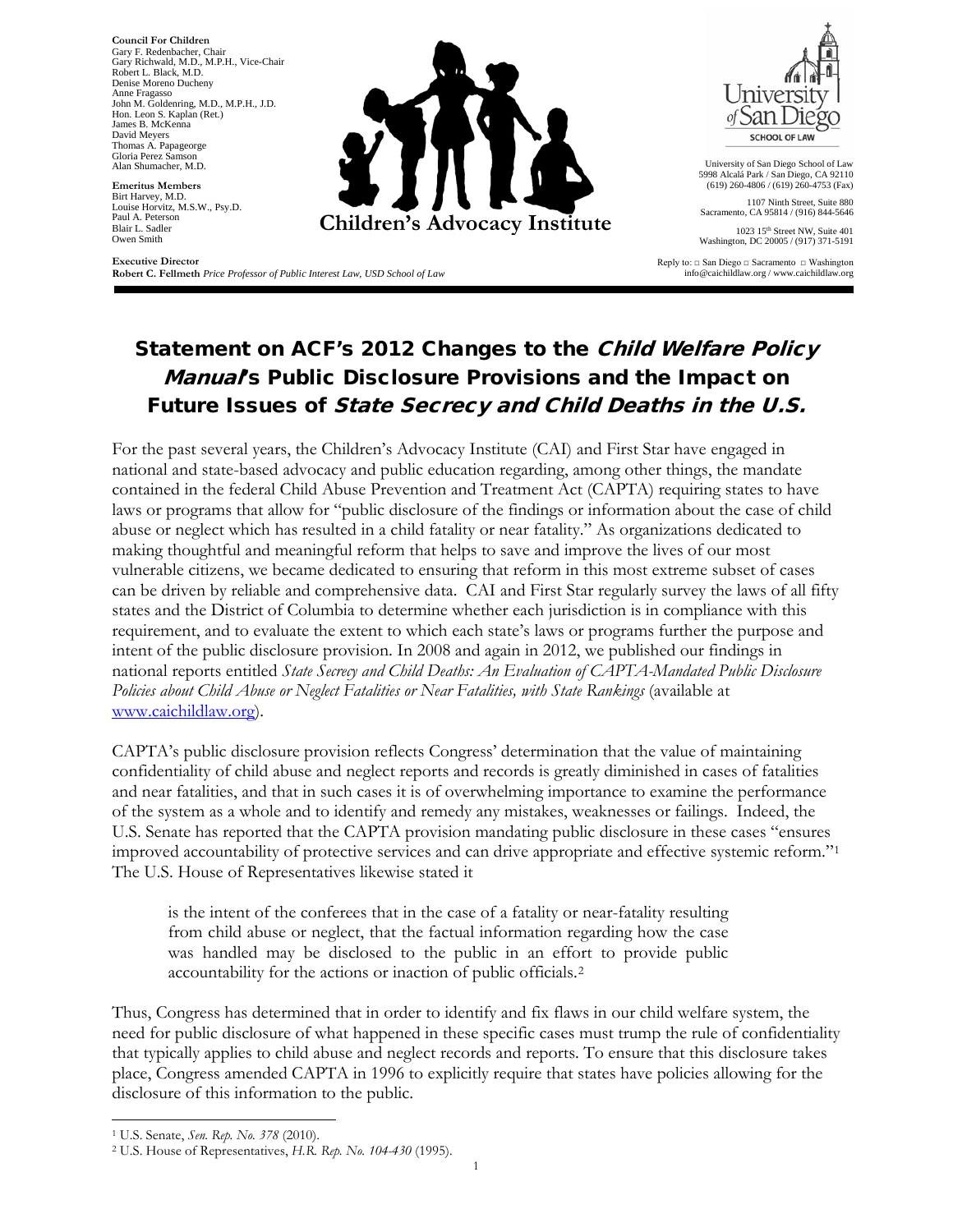With the first *State Secrecy* report, released in 2008, CAI and First Star put Congress, as well as the U.S. Department of Health and Human Services (DHHS) and its Administration on Children and Families (ACF), on notice that many states were not in compliance with CAPTA's public disclosure requirement. Some states had no identifiable public disclosure policy at all, other states had policies that covered only fatalities and not near-fatalities, and many states had restrictions and exceptions that basically rendered their public disclosure policies illusory.

Responding to this notice, in 2010 the Senate Health, Education, Labor and Pension (HELP) Committee called upon HHS to take action to address this situation by adopting the following Report language (emphasis added):

The committee believes that the duty of child protective services, required in CAPTA Sec.  $106(b)(2)(x)$ , to provide for the mandatory public disclosure of information about a case of child abuse or neglect which has resulted in a child fatality or near fatality ensures improved accountability of protective services and can drive appropriate and effective systemic reform. However, the committee is aware that not all States are in compliance with these CAPTA requirements. **The committee calls upon the Secretary of Health and Human Services to develop clear guidelines in the form of regulations instructing the States of the responsibilities under CAPTA to release public information in cases of child maltreatment fatalities and near fatalities, and to provide technical assistance to States in developing the appropriate procedures for full disclosure of information and findings in these cases.**

Thus, as stated by the HELP Committee, the expectations of Congress are that

- (1) HHS adopt regulations that fully inform states of their responsibilities under the public disclosure provision, and
- (2) States provide "full disclosure" of information in cases of child abuse or neglect fatalities or near fatalities.

Where do we stand five years later?

- (1) HHS has refused to adopt regulations that instruct states about their responsibilities *vis-à-vi*s CAPTA's public disclosure requirement, and
- (2) HHS made un-noticed, unilateral revisions to its *Child Welfare Policy Manual* (CWPM) in 2012 that purports to allow states to provide less transparency and limited information and most disturbingly — purports to give states discretion to provide no disclosure whatsoever.

CAI has numerous concerns about the actions taken by DHHS/ACF over the last few years, as they contradict both the congressional intent of CAPTA and the clear direction of the Senate HELP Committee. These concerns include the following:

#### **1. ACF's Adoption of Policy Interpretations Instead of Regulations**

As an overarching matter, we find it unacceptable that ACF has chosen to publish "policy interpretations" in its CWPM regarding the CAPTA public disclosure mandate, as opposed to engaging in the more transparent, binding, and enforceable process of rulemaking.[3](#page-2-0) We respectfully note that the HELP Committee explicitly called upon HHS to adopt "regulations instructing the States of the responsibilities under CAPTA to release public information in cases of child maltreatment fatalities and near fatalities" (emphasis added).

<span id="page-2-0"></span><sup>3</sup> With the ACF's recent repeal of the few CAPTA regulations that had ever been formally adopted in the 41 years since CAPTA was first enacted, we are left without a single duly-adopted regulation implementing *any part* of CAPTA — not just its public disclosure mandate.  $\overline{a}$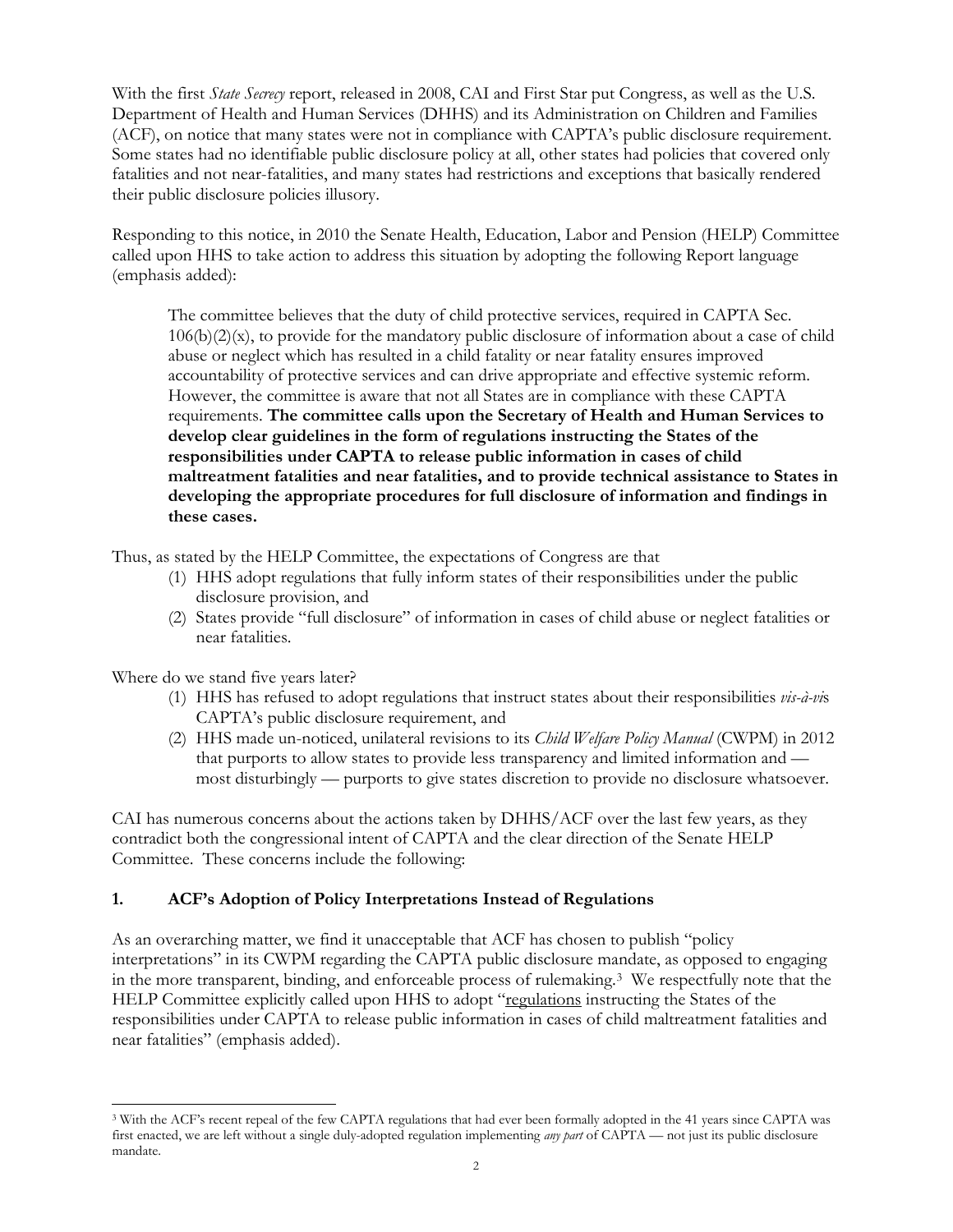Our research informs us that states are struggling to understand exactly what their responsibilities are with regard to the public disclosure mandate. On the one hand, they must maintain the strict cloak of confidentiality that generally governs the child welfare system. On the other hand, they are required to release information about certain cases. Faced with these two very different mandates, and without any formal, binding regulatory instructions provided by ACF, many states err on the side of confidentiality and have adopted disclosure policies and/or practices that thwart the congressional intent behind the public disclosure mandate.

In order to ensure that states provide "full disclosure" that furthers congressional intent, ACF must adopt regulations that expressly specify what states must do in order to comply with the public disclosure mandate. The cause of ensuring faithful compliance with CAPTA requires rules that have the dignity and binding impact of regulations — regulations that represent the best effort to ensure a national floor of CAPTA compliance among states.

#### **2. ACF's Unauthorized Creation of Extremely Broad Exceptions to Disclosure**

The one positive element of ACF's 2012 changes was its definitive answer "**Yes**" to the question "[i]s there information that a state **must disclose** to the public?" (emphasis added); in fact, ACF lists specific categories of information that a state's public disclosure policy **must** encompass (see CWPM section 2.1A.4,  $Q/A$  #8).

However, ACF then creates, with no authority to do so, an exception that swallows the rule: "States may allow exceptions to the release of information in order to ensure the safety and well-being of the child, parents and family or when releasing the information would jeopardize a criminal investigation, interfere with the protection of those who report child abuse or neglect or harm the child or the child's family."

We do not object to allowing states to temporarily withhold specific information if release of that specific information would jeopardize a criminal investigation. Nor do we object to allowing states to withhold identifying information concerning the individual who reported child abuse or neglect.

However, we have grave concerns with the new CWPM language that purports to give states an unfettered blanket allowance to make exceptions to the release of information in order to ensure the safety and well-being of the child, parents and family, or when releasing the information would harm the child or the child's family. This new language completely contradicts language that was previously contained in CWPM Section 2.1A.4, Question 4. The prior language, which was repealed by ACF as part of its 2012 revisions, explained that states have no option or discretion in releasing this information even if "full disclosure may be contrary to the best interests of the child, the child's siblings, or other children in the household." ACF's previous policy interpretation of the CAPTA public disclosure mandate fairly reflected Congressional intent that — in just the most tragic cases of child abuse or neglect fatalities and near fatalities — the interest in preventing further tragedies through the flow of information trumps the privacy interests involved. In fact, in enacting the CAPTA public disclosure provision, Congress already conducted the balancing test and determined that the benefits of disclosure outweigh any potential impact that disclosure might have on those involved. By allowing states to engage in their own balancing test, and to withhold information about child abuse and neglect deaths and near deaths, ACF has now disregarded Congress' decision in this regard and replaced it with its own.

No intervening statutory or judicial action took place compelling, necessitating, permitting, or even explaining this complete change in ACF's "policy interpretations," which now thwart congressional intent. In fact, the one piece of congressional directive that was handed to ACF prior to its 2012 revisions (the 2010 HELP Committee report language) instructed the agency to ensure that states were engaging in "full disclosure of information and findings in these cases" — not to give states the discretion to withhold information as they see fit.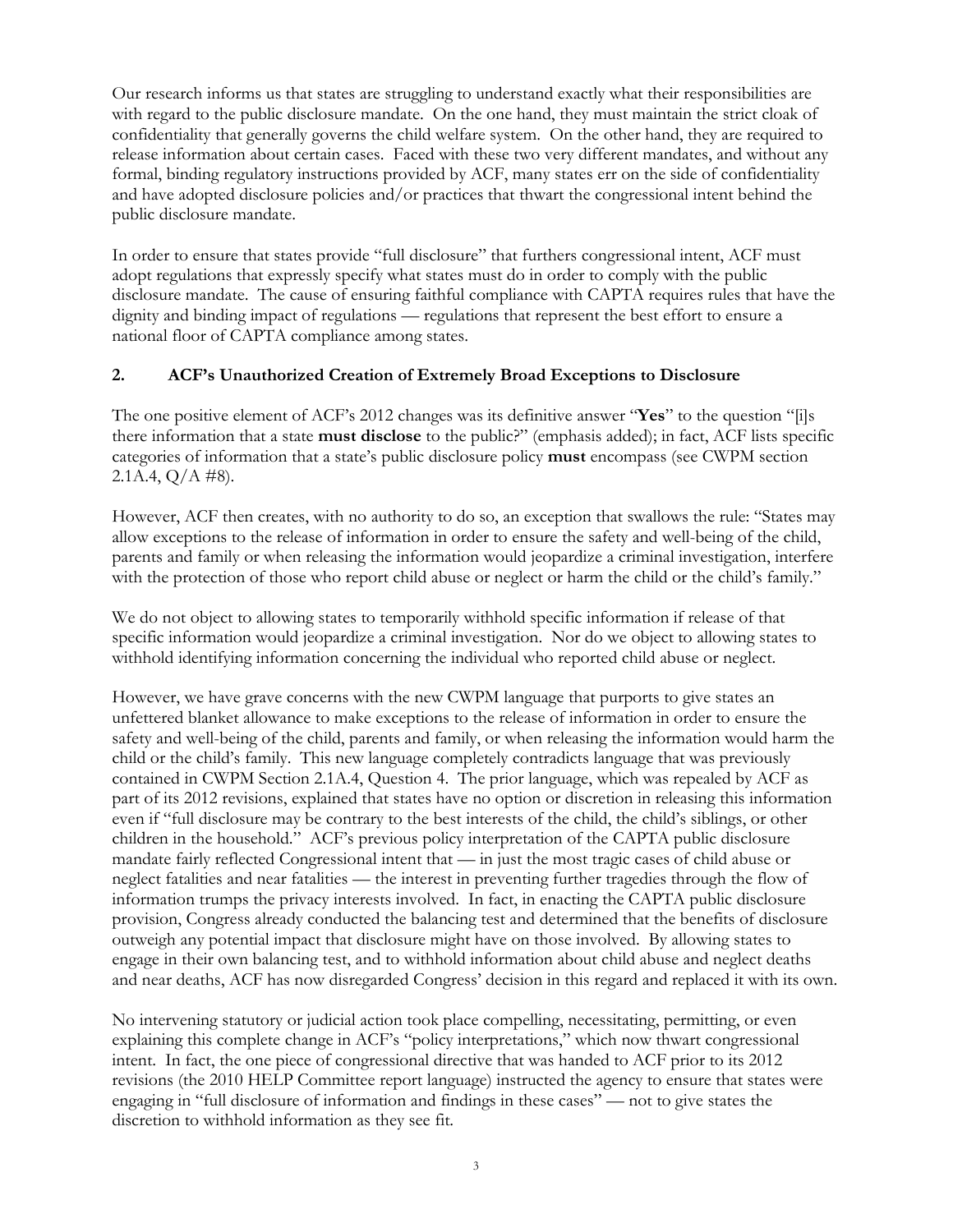ACF would later describe the reason for its 2012 revisions as follows: "The Administration recognized that some States want to provide the public with a full picture of the agency's involvement when child abuse or neglect is the cause of a child fatality or near fatality."[4](#page-4-0) The ACF explanation goes on to say that: "Prior Federal policy did not precisely describe what information may be disclosed and allowed for State discretion in releasing the facts, findings, and information." We presume the latter part of this statement refers to discretion in what to release, not in whether to release findings or information since, as noted above, the pre-2012 "policy interpretations" clearly provided that states had **no option or discretion** with regard to releasing this information if requested to do so. So while commendably giving states a specific set of minimum information that must be released, ACF chose to also purportedly give them *cart blanche* discretion to withhold any and all information by adding the broad new exceptions noted above.

This change allows states to withhold information to purportedly ensure the safety and well-being of not only the child victim and other children in the household — *but also the parents and family*. In so doing, ACF has decided that protecting the interests of adults (even those perhaps responsible for the child's fatality or near fatality) is more important than the public's right to information that could help save other children's lives. Such an interpretation is *clearly* not consistent with Congressional intent.

#### **3. ACF's Failure to Define the New Term "Pertinent to"**

 $\overline{a}$ 

As noted above, ACF's 2012 changes to CWPM section 2.1A.4, Q/A #8 added language indicating specific categories of information that must be included in a state's public disclosure policy. That information includes, but is not limited to, "the cause of and circumstances regarding the fatality or near fatality; the age and gender of the child; information describing any previous reports or child abuse or neglect investigations that are pertinent to the child abuse or neglect that led to the fatality or near fatality; the result of any such investigations; and the services provided by and actions of the State on behalf of the child that are pertinent to the child abuse or neglect that led to the fatality or near fatality."

While the specificity provided by this listing was at first welcomed by child advocates, we quickly feared ACF's failure to define what information is to be deemed "pertinent to" the abuse or neglect that led to the fatality or near fatality would lead to under-disclosure or non-disclosure by states that adopt a very limited interpretation of the term. Since a primary purpose of the public disclosure mandate is to review what led up to a tragic incident of child abuse or neglect fatality and near fatality, and whether anything could have been done to potentially prevent such an incident, clearly some of the most vital and useful information is what happened before in that family's life. Did we have prior signs or indications that this child might be in harm? Did we respond appropriately to those signs? As child advocates, we believe that everything contained in a case file about prior events is potentially "pertinent to" an eventual death or near-death, and all such information must be disclosed so that the public can make that determination.

When a child dies due to abuse or neglect in a home that had previous contacts with the child welfare agency, the agency might have deemed previous reports of abuse or neglect insufficient to act upon, or perhaps **not pertinent to** previous reports of abuse or neglect. We question the wisdom of allowing the child welfare agency to have unilateral and unfettered discretion to determine what prior information was pertinent to a case that eventually resulted in a child's fatality or near fatality. This is particularly true when another purpose of providing public disclosure is to determine if the agency inappropriately

<span id="page-4-0"></span><sup>4</sup> See Children's Bureau Policy Division, *Children's Bureau Policy Division Update* (April 23, 2013). ACF does not indicate what the Administration thought the purpose of the mandated public disclosure policy was prior to 2012 — if not to ensure that states "provide the public with a full picture of the agency's involvement when child abuse or neglect is the cause of a child fatality or near fatality."